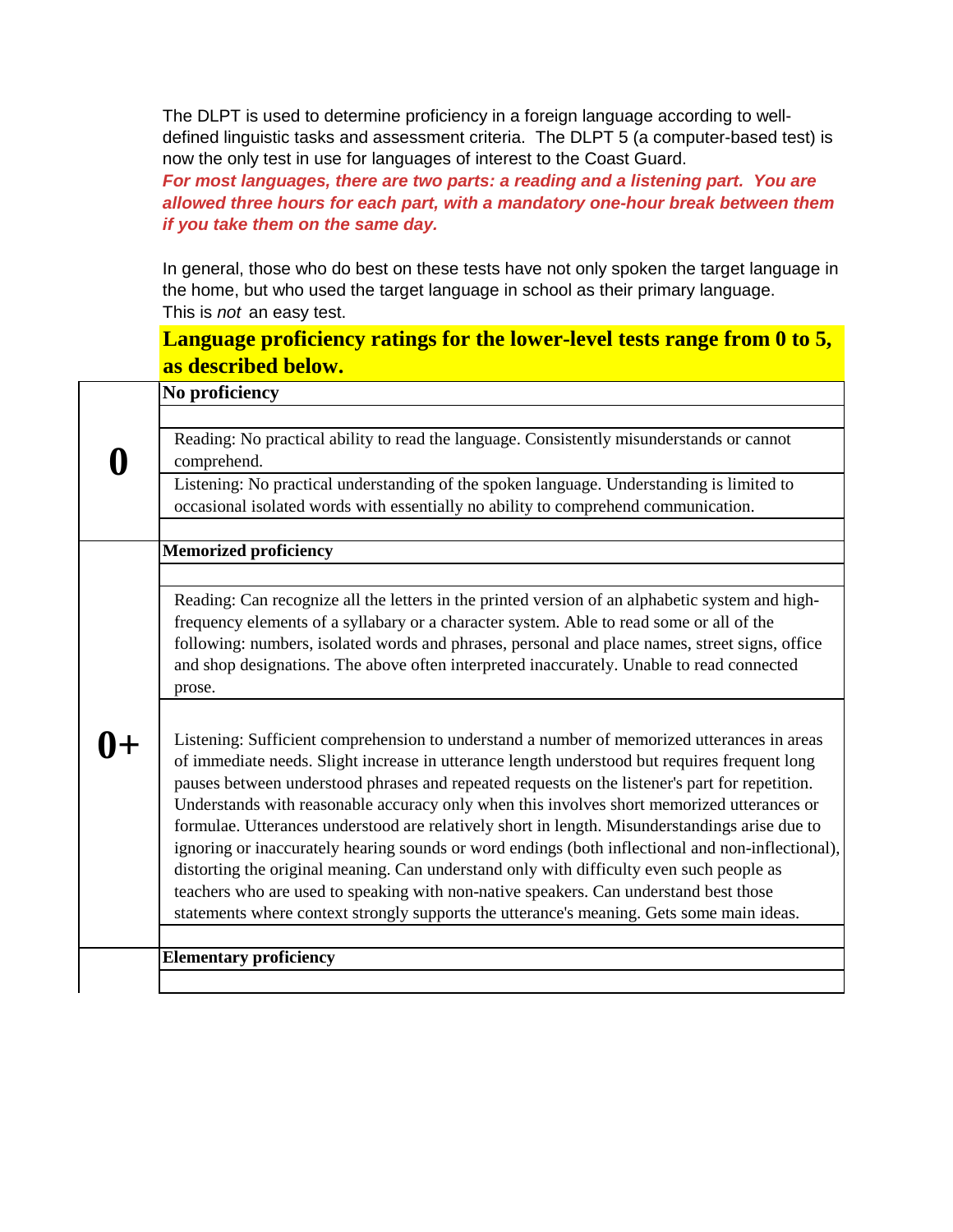| Reading: Sufficient comprehension to read very simple connected written material in a form<br>equivalent to usual printing or typescript. Can read either representations of familiar formulaic<br>verbal exchanges or simple language containing only the highest frequency structural patterns<br>and vocabulary, including shared international vocabulary items and cognates (when<br>appropriate). Able to read and understand known language elements that have been recombined<br>in new ways to achieve different meanings at a similar level of simplicity. Texts may include<br>descriptions of persons, places or things: and explanations of geography and government such as<br>those simplified for tourists. Some misunderstandings possible on simple texts. Can get some<br>main ideas and locate prominent items of professional significance in more complex texts. Can<br>identify general subject matter in some authentic texts.                                                                                                                                                                                                                                                                                                                                                             |
|--------------------------------------------------------------------------------------------------------------------------------------------------------------------------------------------------------------------------------------------------------------------------------------------------------------------------------------------------------------------------------------------------------------------------------------------------------------------------------------------------------------------------------------------------------------------------------------------------------------------------------------------------------------------------------------------------------------------------------------------------------------------------------------------------------------------------------------------------------------------------------------------------------------------------------------------------------------------------------------------------------------------------------------------------------------------------------------------------------------------------------------------------------------------------------------------------------------------------------------------------------------------------------------------------------------------|
| Listening: Sufficient comprehension to understand utterances about basic survival needs and<br>minimum courtesy and travel requirements in areas of immediate need or on very familiar<br>topics, can understand simple questions and answers, simple statements and very simple face-to-<br>face conversations in a standard dialect. These must often be delivered more clearly than normal<br>at a rate slower than normal with frequent repetitions or paraphrase (that is, by a native used to<br>dealing with foreigners). Once learned, these sentences can be varied for similar level<br>vocabulary and grammar and still be understood. In the majority of utterances,<br>misunderstandings arise due to overlooked or misunderstood syntax and other grammatical<br>clues. Comprehension vocabulary inadequate to understand anything but the most elementary<br>needs. Strong interference from the candidate's native language occurs. Little precision in the<br>information understood owing to the tentative state of passive grammar and lack of vocabulary.<br>Comprehension areas include basic needs such as: meals, lodging, transportation, time and<br>simple directions (including both route instructions and orders from customs officials,<br>policemen, etc.). Understands main ideas. |
| <b>Elementary proficiency, plus</b>                                                                                                                                                                                                                                                                                                                                                                                                                                                                                                                                                                                                                                                                                                                                                                                                                                                                                                                                                                                                                                                                                                                                                                                                                                                                                |
|                                                                                                                                                                                                                                                                                                                                                                                                                                                                                                                                                                                                                                                                                                                                                                                                                                                                                                                                                                                                                                                                                                                                                                                                                                                                                                                    |
| Reading: Sufficient comprehension to understand simple discourse in printed form for<br>informative social purposes. Can read material such as announcements of public events, simple<br>prose containing biographical information or narration of events, and straightforward newspaper<br>headlines. Can guess at unfamiliar vocabulary if highly contextualized, but with difficulty in<br>unfamiliar contexts. Can get some main ideas and locate routine information of professional<br>significance in more complex texts. Can follow essential points of written discussion at an<br>elementary level on topics in his/her special professional field. In commonly taught languages,<br>the individual may not control the structure well. For example, basic grammatical relations are<br>often misinterpreted, and temporal reference may rely primarily on lexical items as time<br>indicators. Has some difficulty with the cohesive factors in discourse, such as matching<br>pronouns with referents. May have to read materials several times for understanding.                                                                                                                                                                                                                                     |

 $\mathsf{l}$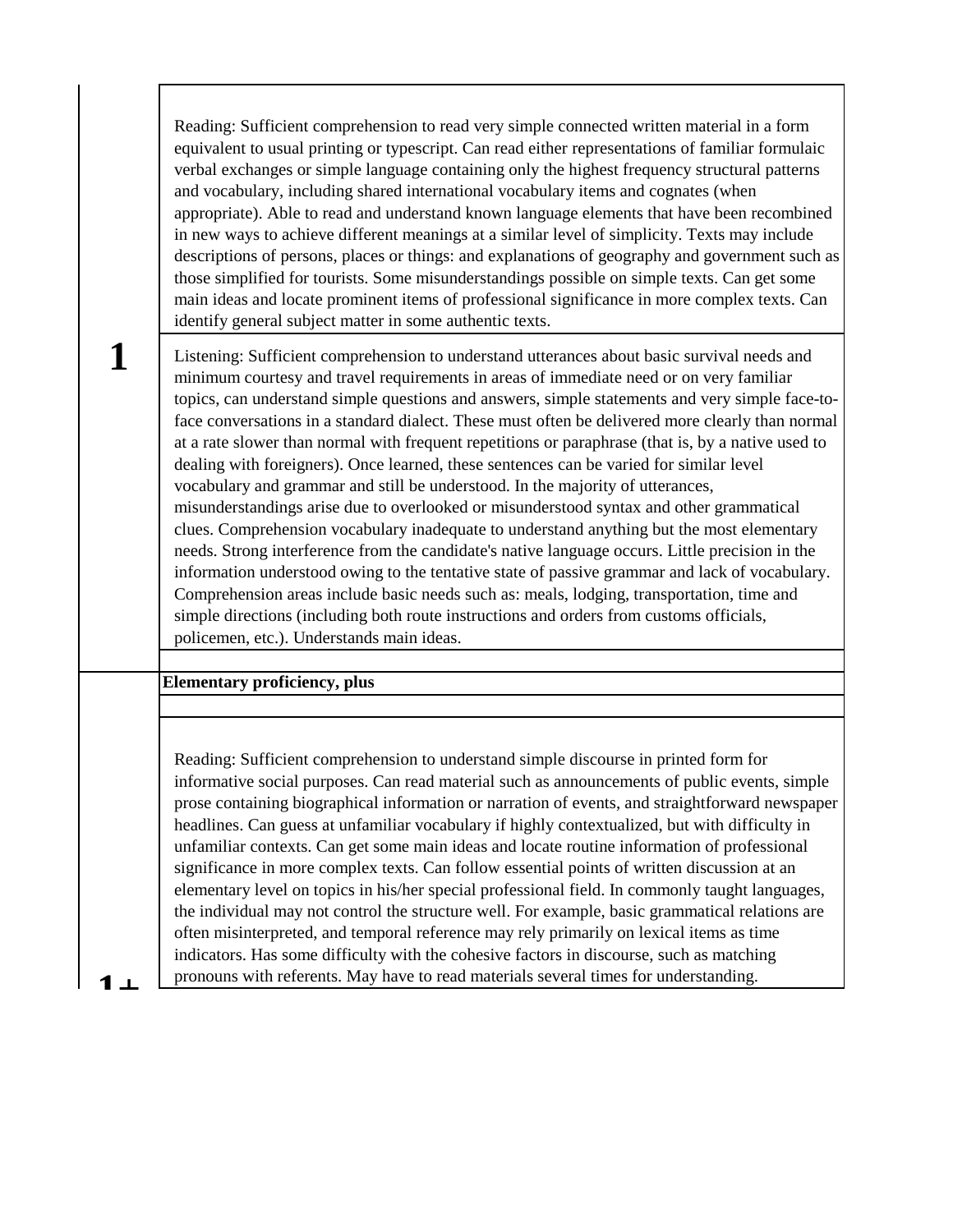Listening: Sufficient comprehension to understand short conversations about all survival needs and limited social demands. Developing flexibility evident in understanding a range of circumstances beyond immediate survival needs. Shows spontaneity in understanding by speed, although consistency of understanding is uneven. Limited vocabulary range necessitates repetition for understanding. Understands more common time forms and most question forms, some word order patterns, but miscommunication still occurs with more complex patterns. Cannot sustain understanding of coherent structures in longer utterances or in unfamiliar situations. Understanding of descriptions and the giving of precise information is limited. Aware of basic cohesive features (e.g., pronouns, verb inflections) but many are unreliably understood, especially if less immediate in reference. Understanding is largely limited to a series of short, discrete utterances. Still has to ask for utterances to be repeated. Some ability to understand facts.

#### **Limited working proficiency**

Reading: Sufficient comprehension to read simple, authentic written material in a form equivalent to usual printing or typescript on subjects within a familiar context. Able to read with some misunderstandings straightforward, familiar, factual material, but in general insufficiently experienced with the language to draw inferences directly from the linguistic aspects of the text. Can locate and understand the main ideas and details in material written for the general reader. However, persons who have professional knowledge of a subject may be able to summarize or perform sorting and locating tasks with written texts that are well beyond their general proficiency level. The individual can read uncomplicated, but authentic prose on familiar subjects that are normally presented in a predictable sequence which aids the reader in understanding. Texts may include descriptions and narrations in contexts such as news items describing frequently occurring events, simple biographical information, social notices, formulaic business letters, and simple technical material written for the general reader. Generally the prose that can be read by the individual is predominantly in straightforward/highfrequency sentence patterns. The individual does not have a broad active vocabulary (that is,

Listening: Sufficient comprehension to understand conversations on routine social demands and limited job requirements. Able to understand face-to-face speech in a standard dialect, delivered at a normal rate with some repetition and rewording, by a native speaker not used to dealing with foreigners, about everyday topics, common personal and family news, well-known current events and routine office matters through descriptions and narration about current, past and future events; can follow essential points of discussion or speech at an elementary level on topics in his/her special professional field. Only understands occasional words and phrases of statements made in unfavorable conditions, for example through loudspeakers outdoors. Understands factual content. Native language causes less interference in listening comprehension. Able to understand facts; i.e., the lines but not between or beyond the lines.

**Limited working proficiency, plus**

**1+**

**2**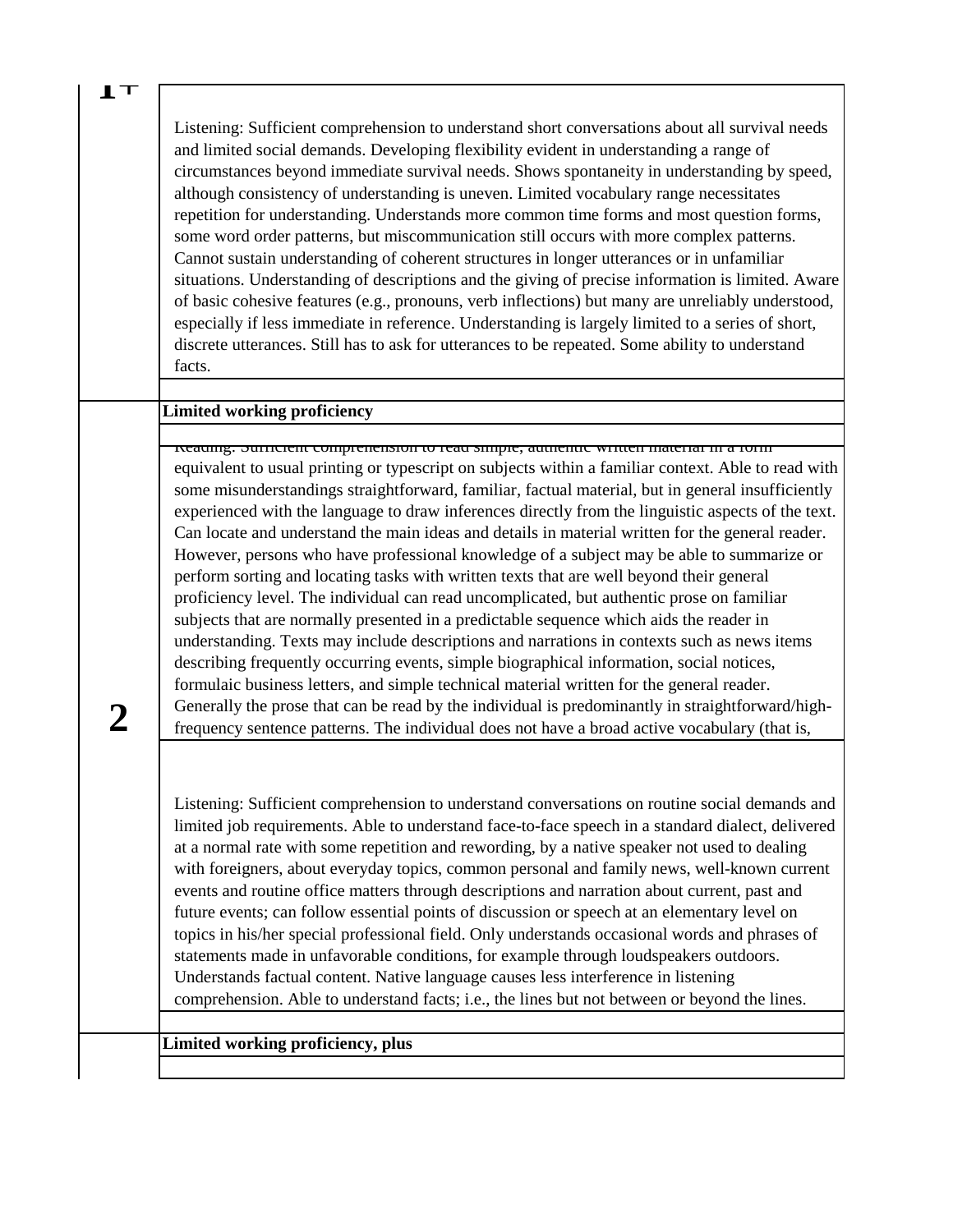| Reading: Sufficient comprehension to understand most factual material in non-technical prose as<br>well as some discussions on concrete topics related to special professional interests. Is markedly<br>more proficient at reading materials on a familiar topic. Is able to separate the main ideas and<br>details from lesser ones and uses that distinction to advance understanding. The individual is<br>able to use linguistic context and real-world knowledge to make sensible guesses about<br>unfamiliar material. Has a broad active reading vocabulary. The individual is able to get the gist<br>of main and subsidiary ideas in texts which could only be read thoroughly by persons with much<br>higher proficiencies. Weaknesses include slowness, uncertainty, inability to discern nuance<br>and/or intentionally disguised meaning.                                                                                                                                                                                                                                                                                                                                                                                                    |
|------------------------------------------------------------------------------------------------------------------------------------------------------------------------------------------------------------------------------------------------------------------------------------------------------------------------------------------------------------------------------------------------------------------------------------------------------------------------------------------------------------------------------------------------------------------------------------------------------------------------------------------------------------------------------------------------------------------------------------------------------------------------------------------------------------------------------------------------------------------------------------------------------------------------------------------------------------------------------------------------------------------------------------------------------------------------------------------------------------------------------------------------------------------------------------------------------------------------------------------------------------|
| Listening: Sufficient comprehension to understand most routine social demands and most<br>conversations on work requirements as well as some discussions on concrete topics related to<br>particular interests and special fields of competence. Often shows remarkable ability and ease of<br>understanding, but under tension or pressure may break down. Candidate may display weakness<br>or deficiency due to inadequate vocabulary base or less than secure knowledge of grammar and<br>syntax. Normally understands general vocabulary with some hesitant understanding of everyday<br>vocabulary still evident. Can sometimes detect emotional overtones. Some ability to understand<br>implications.                                                                                                                                                                                                                                                                                                                                                                                                                                                                                                                                              |
|                                                                                                                                                                                                                                                                                                                                                                                                                                                                                                                                                                                                                                                                                                                                                                                                                                                                                                                                                                                                                                                                                                                                                                                                                                                            |
| <b>General professional proficiency</b>                                                                                                                                                                                                                                                                                                                                                                                                                                                                                                                                                                                                                                                                                                                                                                                                                                                                                                                                                                                                                                                                                                                                                                                                                    |
|                                                                                                                                                                                                                                                                                                                                                                                                                                                                                                                                                                                                                                                                                                                                                                                                                                                                                                                                                                                                                                                                                                                                                                                                                                                            |
| Reading: Able to read within a normal range of speed and with almost complete comprehension<br>a variety of authentic prose material on unfamiliar subjects. Reading ability is not dependent on<br>subject matter knowledge, although it is not expected that the individual can comprehend<br>thoroughly subject matter which is highly dependent on cultural knowledge or which is outside<br>his/her general experience and not accompanied by explanation. Text-types include news stories<br>similar to wire service reports or international news items in major periodicals, routine<br>correspondence, general reports, and technical material in his/her professional field; all of these<br>may include hypothesis, argumentation and supported opinions. Misreading rare. Almost always<br>able to interpret material correctly, relate ideas and "read between the lines," (that is, understand<br>the writers' implicit intents in text of the above types). Can get the gist of more sophisticated<br>texts, but may be unable to detect or understand subtlety and nuance. Rarely has to pause over or<br>reread general vocabulary. However, may experience some difficulty with unusually complex<br>structure and low frequency idioms. |
|                                                                                                                                                                                                                                                                                                                                                                                                                                                                                                                                                                                                                                                                                                                                                                                                                                                                                                                                                                                                                                                                                                                                                                                                                                                            |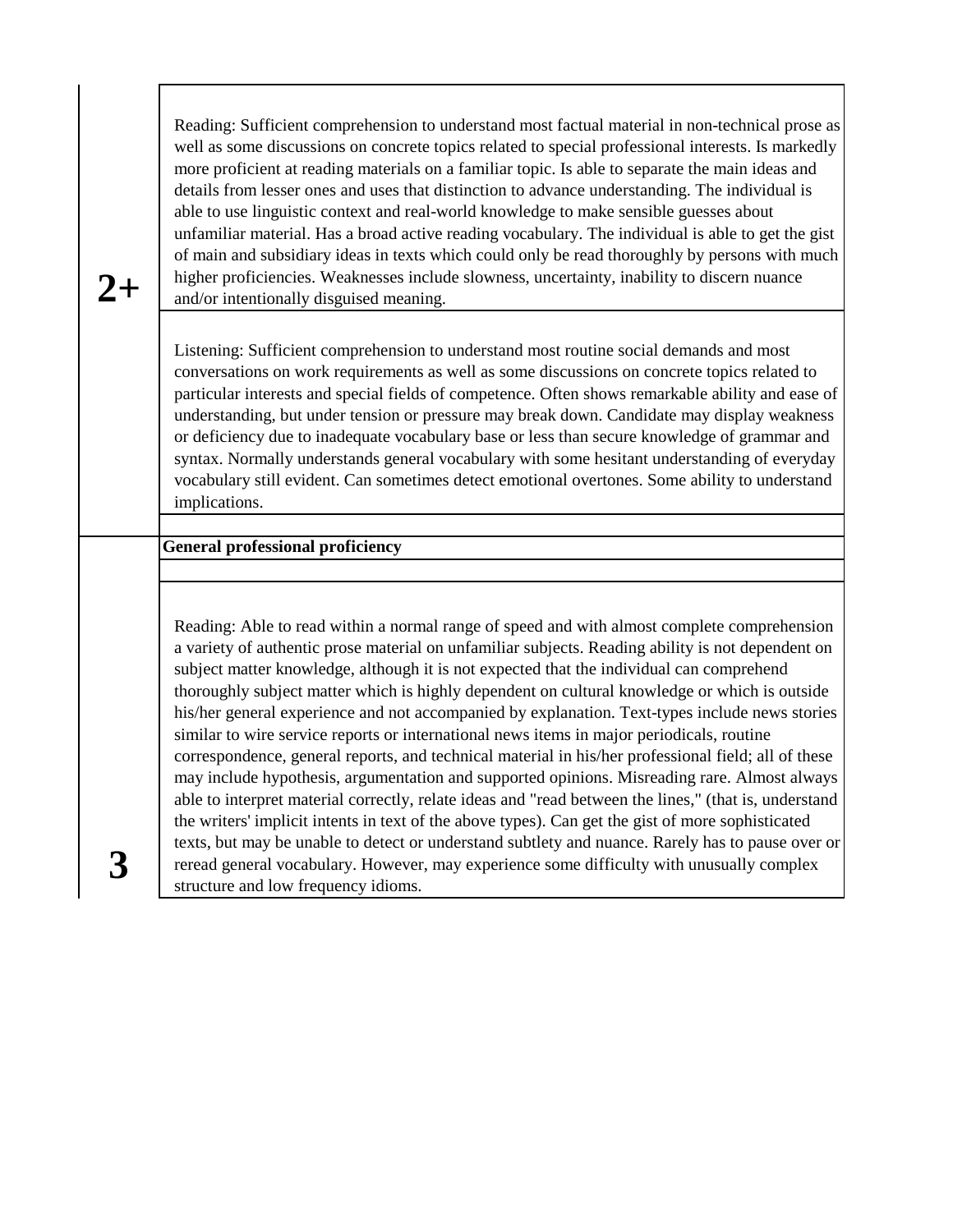Listening: Able to understand the essentials of all speech in a standard dialect including technical discussions within a special field. Has effective understanding of face-to-face speech, delivered with normal clarity and speed in a standard dialect on general topics and areas of special interest; understands hypothesizing and supported opinions. Has broad enough vocabulary that rarely has to ask for paraphrasing or explanation. Can follow accurately the essentials of conversations between educated native speakers, reasonably clear telephone calls, radio broadcasts, news stories similar to wire service reports, oral reports, some oral technical reports and public addresses on non-technical subjects; can understand without difficulty all forms of standard speech concerning a special professional field. Does not understand native speakers it they speak very quickly or use some slang or dialect. Can often detect emotional overtones. Can understand implications.

#### **General professional proficiency, plus**

Reading: Can comprehend a variety of styles and forms pertinent to professional needs. Rarely misinterprets such texts or rarely experiences difficulty relating ideas or making inferences. Able to comprehend many sociolinguistic and cultural references. However, may miss some nuances and subtleties. Able to comprehend a considerable range of intentionally complex structures, low frequency idioms, and uncommon connotative intentions, however, accuracy is not complete. The individual is typically able to read with facility, understand, and appreciate contemporary expository, technical or literary texts which do not rely heavily on slang and unusual items.

# **3+**

Listening: Comprehends most of the content and intent of a variety of forms and styles of speech pertinent to professional needs, as well as general topics and social conversation. Ability to comprehend many sociolinguistic and cultural references. However, may miss some subtleties and nuances. Increased ability to comprehend unusually complex structures in lengthy utterances and to comprehend many distinctions in language tailored for different audiences. Increased ability to understand native speakers talking quickly, using nonstandard dialect or slang; however, comprehension is not complete. Can discern some relationships among sophisticated listening materials in the context of broad experience. Can follow some unpredictable turns of thought readily, for example, in informal and formal speeches covering editorial, conjectural and literary material in subject matter areas directed to the general listener.

### **Advanced professional proficiency**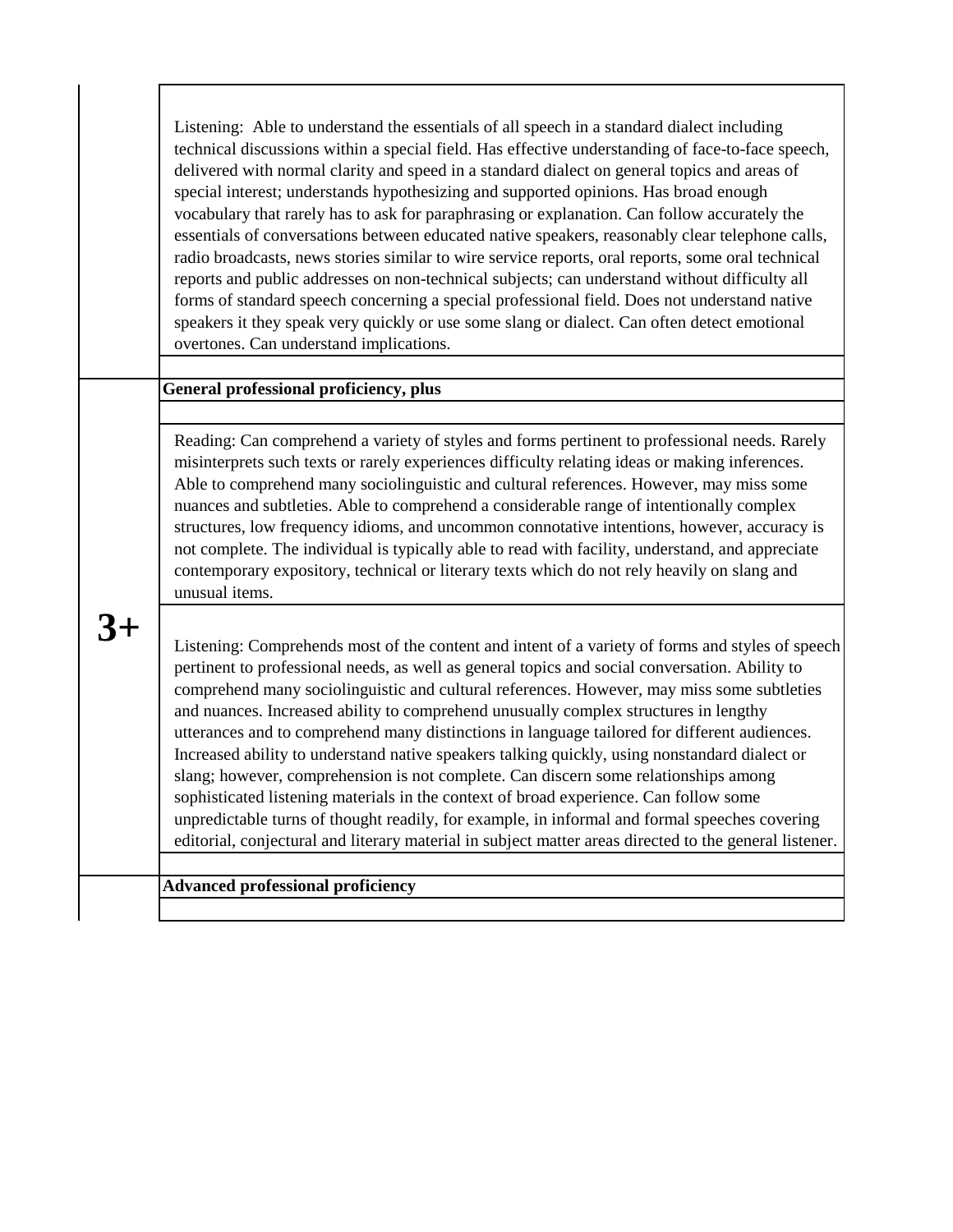Able to read fluently and accurately all styles and forms of the language pertin professional needs. The individual's experience with the written language is extensive enough that he/she is able to relate inferences in the text to real-world knowledge and understand almost all sociolinguistic and cultural references. Able to "read beyond the lines" (that is, to understand the full ramifications of texts as they are situated in the wider cultural, political, or social environment). Able to read and understand the intent of writers' use of nuance and subtlety. The individual can discern relationships among sophisticated written materials in the context of broad experience. Can follow unpredictable turns of thought readily in, for example, editorial, conjectural, and literary texts in any subject matter area directed to the general reader. Can read essentially all materials in his/her special field, including official and professional documents and correspondence. Recognizes all professionally relevant vocabulary known to the educated non-professional native, although may have some difficulty with slang. Can read reasonably legible handwriting without difficulty. Accuracy is often nearly that of a well-educated native reader.

# **4**

**4+**

Listening: Able to understand all forms and styles of speech pertinent to professional needs. Able to understand fully all speech with extensive and precise vocabulary, subtleties and nuances in all standard dialects on any subject relevant to professional needs within the range of his/her experience, including social conversations; all intelligible broadcasts and telephone calls; and many kinds of technical discussions and discourse. Understands language specifically tailored (including persuasion, representation, counseling and negotiating) to different audiences. Able to understand the essentials of speech in some non-standard dialects. Has difficulty in understanding extreme dialect and slang, also in understanding speech in unfavorable conditions, for example through bad loudspeakers outdoors. Can discern relationships among sophisticated listening materials in the context of broad experience. Can follow unpredictable turns of thought readily, for example, in informal and formal speeches covering editorial, conjectural and literary material in any subject matter directed to the general listener.

### **Advanced professional proficiency, plus**

Reading: Nearly native ability to read and understand extremely difficult or abstract prose, a very wide variety of vocabulary, idioms, colloquialisms and slang. Strong sensitivity to and understanding of sociolinguistic and cultural references. Little difficulty in reading less than fully legible handwriting. Broad ability to "read beyond the lines" (that is, to understand the full ramifications of texts as they are situated in the wider cultural, political, or social environment) is nearly that of a well-read or well-educated native reader. Accuracy is close to that of the welleducated native reader, but not equivalent.

Listening: Increased ability to understand extremely difficult and abstract speech as well as ability to understand all forms and styles of speech pertinent to professional needs, including social conversations. Increased ability to comprehend native speakers using extreme nonstandard dialects and slang, as well as to understand speech in unfavorable conditions. Strong sensitivity to sociolinguistic and cultural references. Accuracy is close to that of the welleducated native listener but still not equivalent.

**Functionally native proficiency**